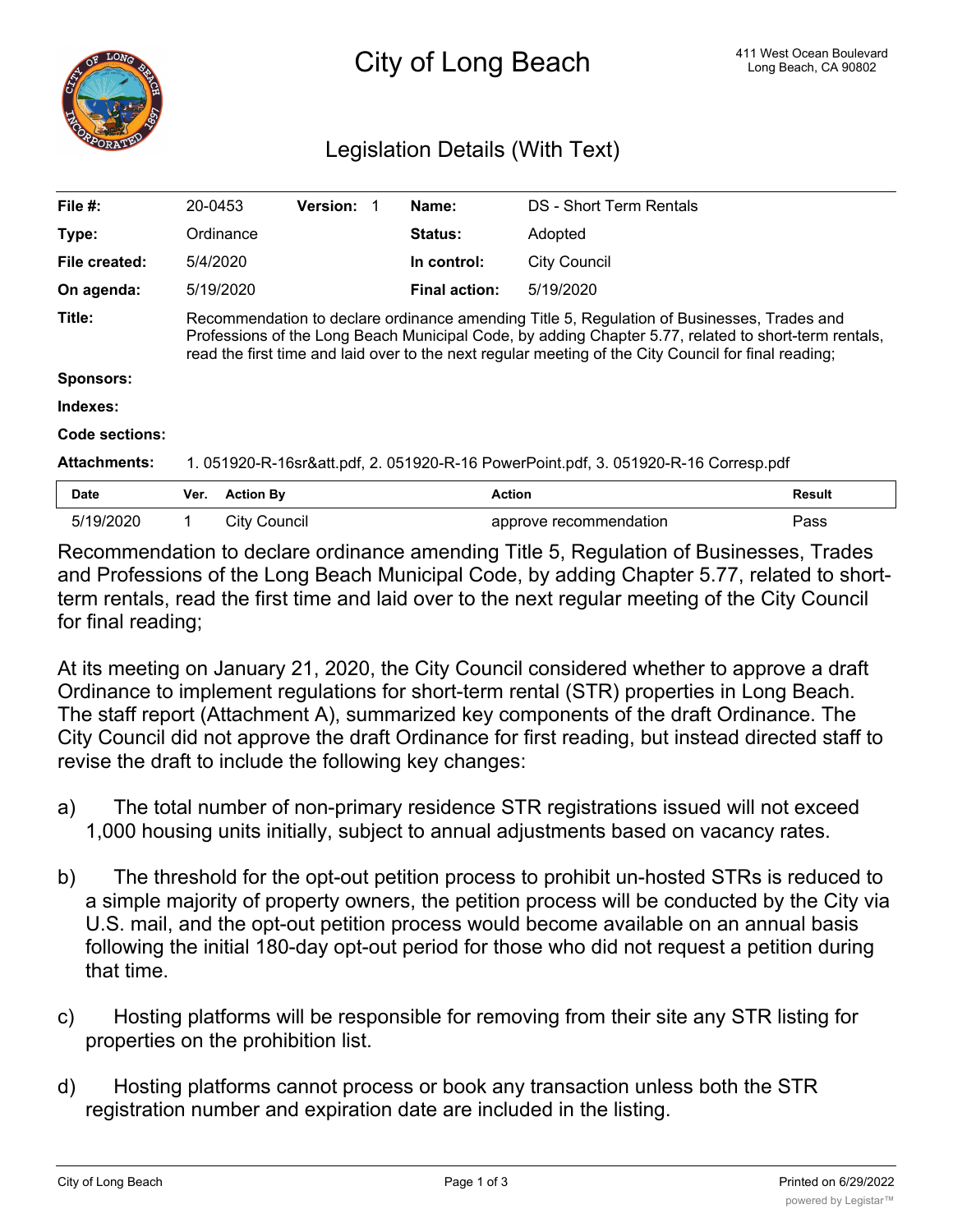In addition to making the above and other minor terminology changes, staff was asked to provide a cost-estimate for the opt-out petition to be paid by the requesting party. To establish a reasonable cost to process the petitions by mail, and to ensure the cost is the same regardless of the location of the requesting party, staff is recommending use of census block groups rather than the full census tract. The cost to process a mail petition for an entire census tract would vary widely between tracts and would be prohibitively expensive for larger tracts. For a sense of census block group size, most census tracts within Long Beach contain between three to eight census block groups with a citywide average of 320 parcels per block group. This smaller size provides greater flexibility to customize potential "opt out areas." Attached is a map of census block groups in Long Beach (Attachment B). The map is available on the City's STR webpage ( www.longbeach.gov/lbds/hn/st-rental/) to view in greater detail. Based on the average number of parcels per block group, staff is recommending a fee of \$1,000 per petition. Despite staff's recommendation to use census block groups, the attached Ordinance provides the City Council with the discretion to approve use of either census block groups or census tracts for the petition process.

The City Council also requested that staff consider, and respond to, the following questions:

a) Could the City require or encourage STR operators to utilize hosting platforms that have entered into a tax collection agreement with the City?

> Staff recommends that as part of the program implementation, the City provide operators with a list of platforms that have entered into a tax collection agreement with the City.

b) Could the citywide cap of 1,000 non-primary residence STRs be temporarily increased during certain special events (i.e., Grand Prix or Pride)?

Staff recommends revisiting this topic after the first full year of implementation so the City has more data on program operations to consider a temporary increase.

c) Can the City prohibit or ban platforms from listing STR properties in the City if the platforms do not follow the rules or list unregistered properties?

> Staff will need to do further research to determine the means, if any, to take such an action against platforms.

## **Environmental Compliance**

In accordance with the Guidelines for Implementation of the California Environmental Quality Act (CEQA), a Notice of Intent to Adopt Negative Declaration ND 07-19 was prepared and made available for a 30-day public review and comment period that began on September 16, 2019, and ended on October 15, 2019 (Attachment C). A Resolution directing the Director of